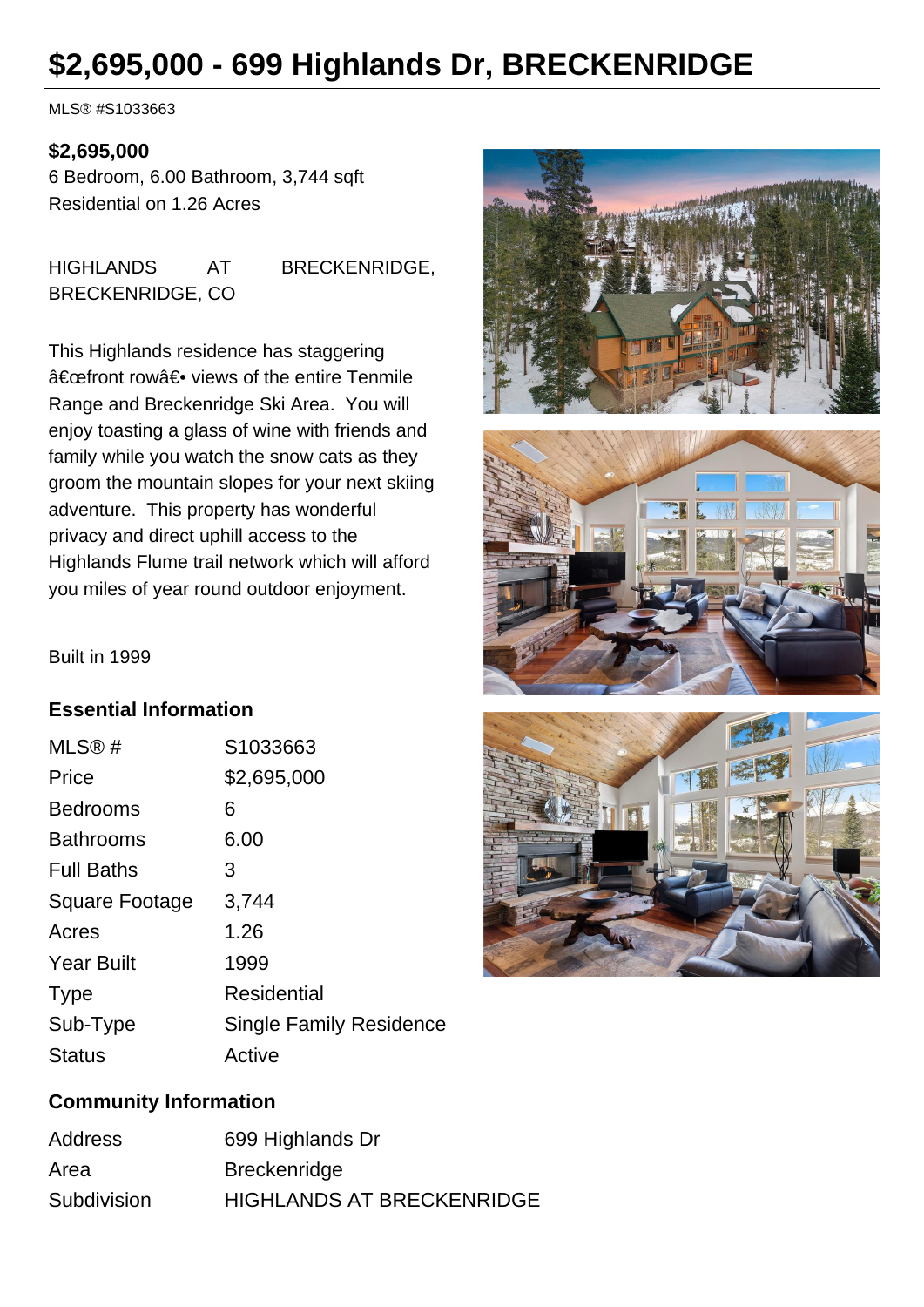| City                          | <b>BRECKENRIDGE</b>                                                                                                                                       |
|-------------------------------|-----------------------------------------------------------------------------------------------------------------------------------------------------------|
| County                        | Summit                                                                                                                                                    |
| <b>State</b>                  | CO                                                                                                                                                        |
| Zip Code                      | 80424                                                                                                                                                     |
| <b>Amenities</b>              |                                                                                                                                                           |
| <b>Utilities</b>              | Trash Collection, Cable Available, Electricity Available, Natural Gas<br>Available, Phone Available, Sewer Available, Sewer Connected, Water<br>Available |
| <b>Features</b>               | <b>See Remarks</b>                                                                                                                                        |
| Parking                       | Garage                                                                                                                                                    |
| # of Garages                  | $\overline{2}$                                                                                                                                            |
| Garages                       | Garage                                                                                                                                                    |
| View                          | Mountain(s), Ski Area                                                                                                                                     |
| <b>Interior</b>               |                                                                                                                                                           |
| Interior                      | Carpet, Tile, Wood                                                                                                                                        |
| <b>Interior Features</b>      | Cable TV, Fireplace, Vaulted Ceiling(s)                                                                                                                   |
| Appliances                    | Dishwasher, Dryer, Gas Cooktop, Gas Range, Microwave, Refrigerator,<br><b>Trash Compactor, Washer</b>                                                     |
| Heating                       | <b>Baseboard</b>                                                                                                                                          |
| Fireplace                     | Yes                                                                                                                                                       |
| <b>Fireplaces</b>             | Gas                                                                                                                                                       |
| <b>Exterior</b>               |                                                                                                                                                           |
| <b>Exterior</b>               | <b>Wood Frame</b>                                                                                                                                         |
| Lot Description               | <b>See Remarks</b>                                                                                                                                        |
| Roof                          | Asphalt                                                                                                                                                   |
| Construction                  | <b>Wood Frame</b>                                                                                                                                         |
| Foundation                    | Poured                                                                                                                                                    |
| <b>Additional Information</b> |                                                                                                                                                           |
| Date Listed                   | March 28th, 2022                                                                                                                                          |
| <b>HOA Fees</b>               | 150.00                                                                                                                                                    |
| HOA Fees Freq.                | Annually                                                                                                                                                  |

## **Listing Details**

Listing Office Slifer Smith & Frampton R.E.



Copyright © 2022 SAR MLS. The information displayed herein was derived from sources believed to be